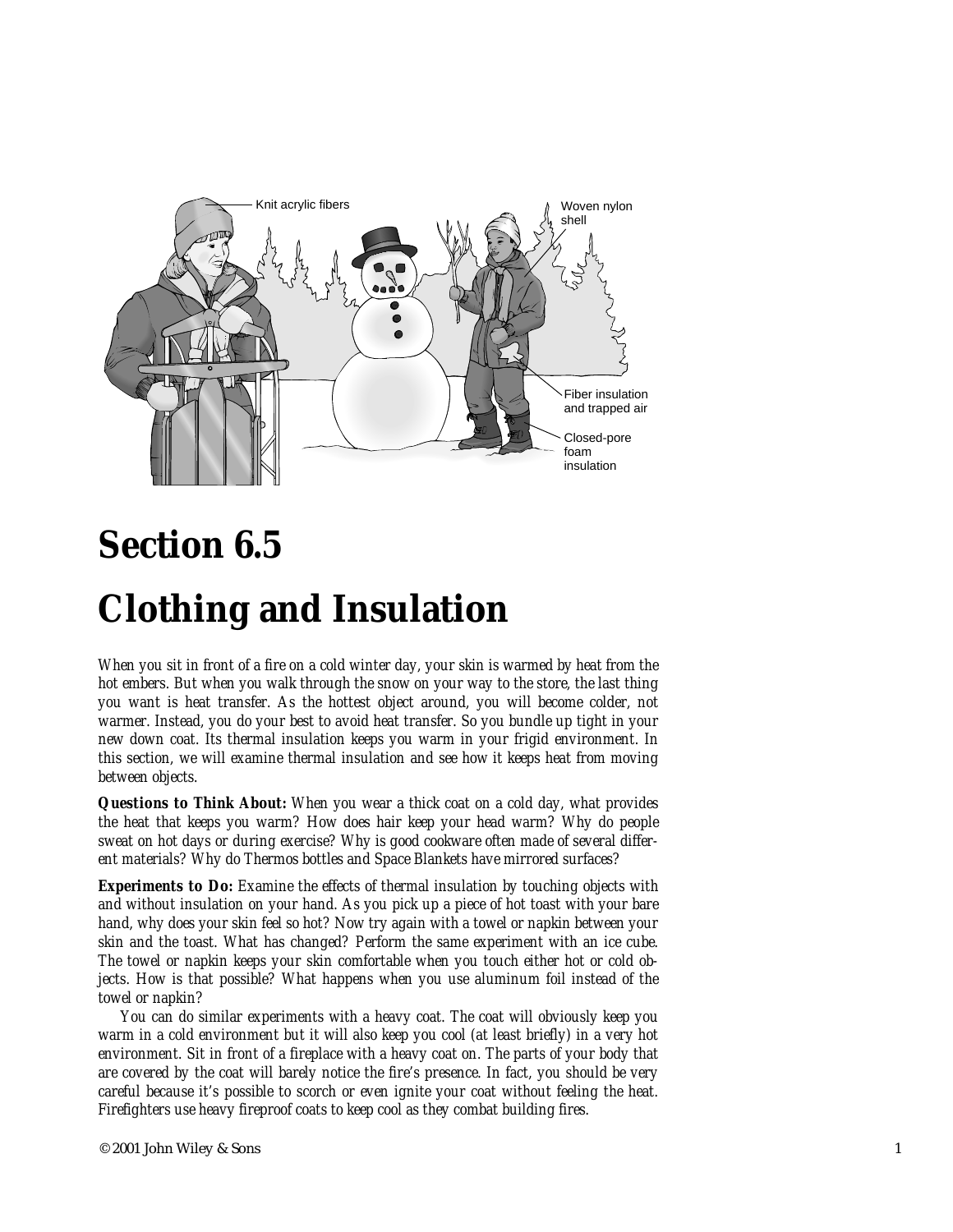### **The Importance of Body Temperature**

Thermal insulation slows the heat transfer between objects and keeps your home warm, your refrigerator cold, and your fingers comfortable when you pick up a cup of hot coffee. One of the most important examples of thermal insulation is your clothing. The principal non-aesthetic purpose of clothing is to control the rate at which heat flows into or out of your body. Clothing helps you maintain your proper body temperature.

The goal of maintaining body temperature is unique to mammals and birds. Cold-blooded animals such as reptiles, amphibians, and fish make no attempts to control their body temperatures. Instead, they exchange heat freely with their surroundings and are generally in thermal equilibrium with their environments.

Unfortunately, the chemical processes that are responsible for life are very temperature sensitive. Many chemical reactions proceed only when thermal energy provides the necessary activation energy. As a cold-blooded animal's temperature goes down, there is less thermal energy per molecule and these chemical reactions occur more and more slowly. The animal's whole metabolism slows down and it becomes sluggish, dimwitted, and vulnerable to predators.

In contrast, warm-blooded animals have temperature regulation systems that allow them to maintain constant, optimal body temperatures. Regardless of its environment, a mammal or bird keeps the core of its body at a specific temperature so that it functions the same way in winter as in summer. The advantages of uniform temperature are enormous. On a cold day, a warm-blooded predator can easily catch and devour its slower-moving cold-blooded prey.

But there is a cost to being warm-blooded. The thermal energy associated with an animal's temperature must come from somewhere and the animal must struggle against its environment to maintain its body temperature. Without realizing it, many of our behaviors are governed by our need to maintain body temperature. Our bodies are careful about how much thermal energy they create and we work hard to control the rate at which we exchange heat with our surroundings.

A resting person converts chemical potential energy into thermal energy at the rate of about 80 Calories-per-hour. Our bodies use that much ordered energy even when we are doing no work on the outside world. Our hearts keep pumping, we keep synthesizing useful chemicals and cells, and we keep thinking. Since the chemical energy is not doing outside work or creating much potential energy anywhere, most of it ends up as thermal energy.

80 Calories-per-hour is a measure of power, equal to about 100 W. A resting person is using about as much power as a 100 W light bulb and, as with the light bulb, most of that power ends up as thermal energy. If a person is more active, he or she will produce more thermal energy. This steady production of thermal energy is why a room filled with people can get pretty warm. 100 W may not seem like very much power, but when a hundred people are packed into a tight space, they act like a 10,000 W space heater and the whole room becomes unpleasantly hot.

If you had no way to get rid of this thermal energy of metabolism, you would become hotter and hotter. To maintain a constant temperature, you must transfer heat to your surroundings. Since heat flows naturally from a hotter object to a colder object, your body temperature must be hotter than your surroundings. This requirement is one reason why human body temperature is approximately 37 °C (98.6 °F). This temperature is higher than all but the hottest locations on earth so that heat flows naturally from your body to your surroundings.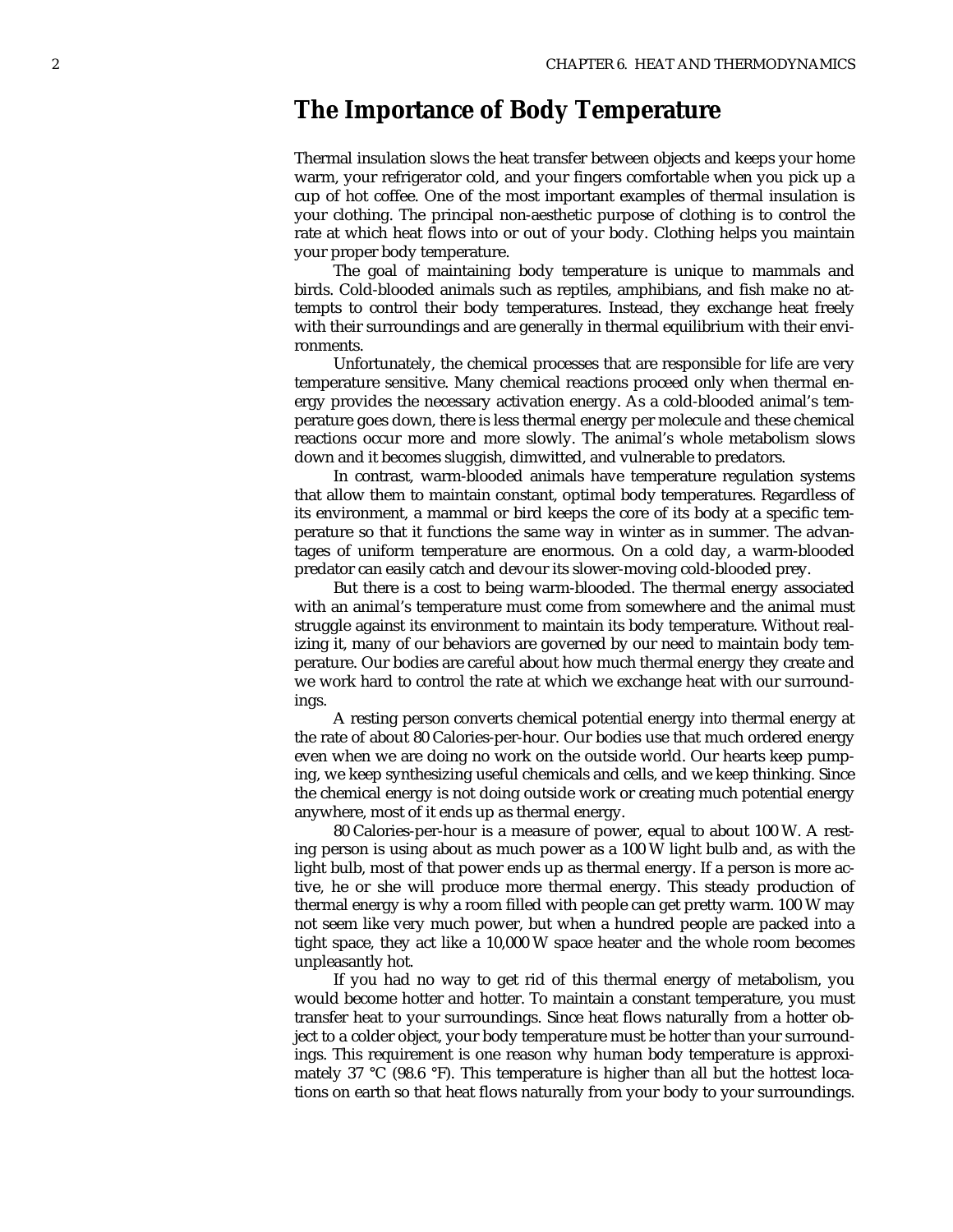You produce thermal energy as a byproduct of your activities and transfer this thermal energy as heat to your colder surroundings.

Since the rate at which your resting body generates thermal energy is fairly constant, the principal way in which you maintain your temperature is by controlling heat loss. You and other warm-blooded animals have developed a number of physiological and behavioral techniques for controlling heat loss. Let's examine those techniques in terms of the three mechanisms of heat transfer: conduction, convection, and radiation.

### **CHECK YOUR UNDERSTANDING #1: Keeping the Room Toastie Warm**

A toaster oven turns electric energy into thermal energy at a rate of 500 J/s or 500 W. If the appliance 's temperature remains constant, how quickly is it transferring heat to its environment?

### **Retaining Body Heat: Thermal Conductivity**

Overall, you must lose thermal energy at the same rate as you produce it; about 100 joules each second. This modest rate is relatively easy to achieve. Except on hot days or when you are exercising hard, your body must struggle to avoid losing heat too quickly. Since all three heat-transfer mechanisms are involved in this heat loss, you must control them all in order to keep warm.

One way in which your body retains heat is by impeding conductive heat loss. Some materials are better conductors of heat than others; they have different thermal conductivities. **Thermal conductivity** measures of how rapidly heat flows through a material that is exposed to a difference in temperatures. Skin has a particularly low thermal conductivity, meaning that it conducts relatively little heat compared to materials such as glass or copper.

Because thermal conductivity is a characteristic of the material itself, not the object from which that material is made, it 's defined for a small cube of material with a temperature difference of one degree across it. To determine how much heat will flow through your skin you must consider not only your skin 's thermal conductivity, but also its size and shape and the temperature difference across it. The more skin surface you have and the greater the temperature difference across it, the more heat your skin will conduct. However, thickening your skin reduces the temperature difference across each cube of it and lessens the heat conduction through it.

Thus the amount of heat flowing through your skin depends on its thermal conductivity, its surface area, the temperature difference across it, and its thickness. Your body controls all of these factors in trying to minimize heat loss:

- 1. It uses materials with very low thermal conductivities in your skin.
- 2. It makes your skin as thick as possible.
- 3. It minimizes the surface area of your skin.
- 4. It minimizes the temperature difference across your skin.

Your skin and the layers immediately beneath it contain fats and other thermal insulators. Fat's thermal conductivity is about 20% that of water and only about 0.03% that of copper metal. Your body uses fat for energy storage anyway, but by locating the fat in and beneath your skin, your body improves its heat retention. Furthermore, the presence of a fatty layer beneath your skin effectively thickens your skin and reduces the temperature difference across each unit of thickness. "Thick-skinned" people retain body heat better than those who are "thin-skinned. "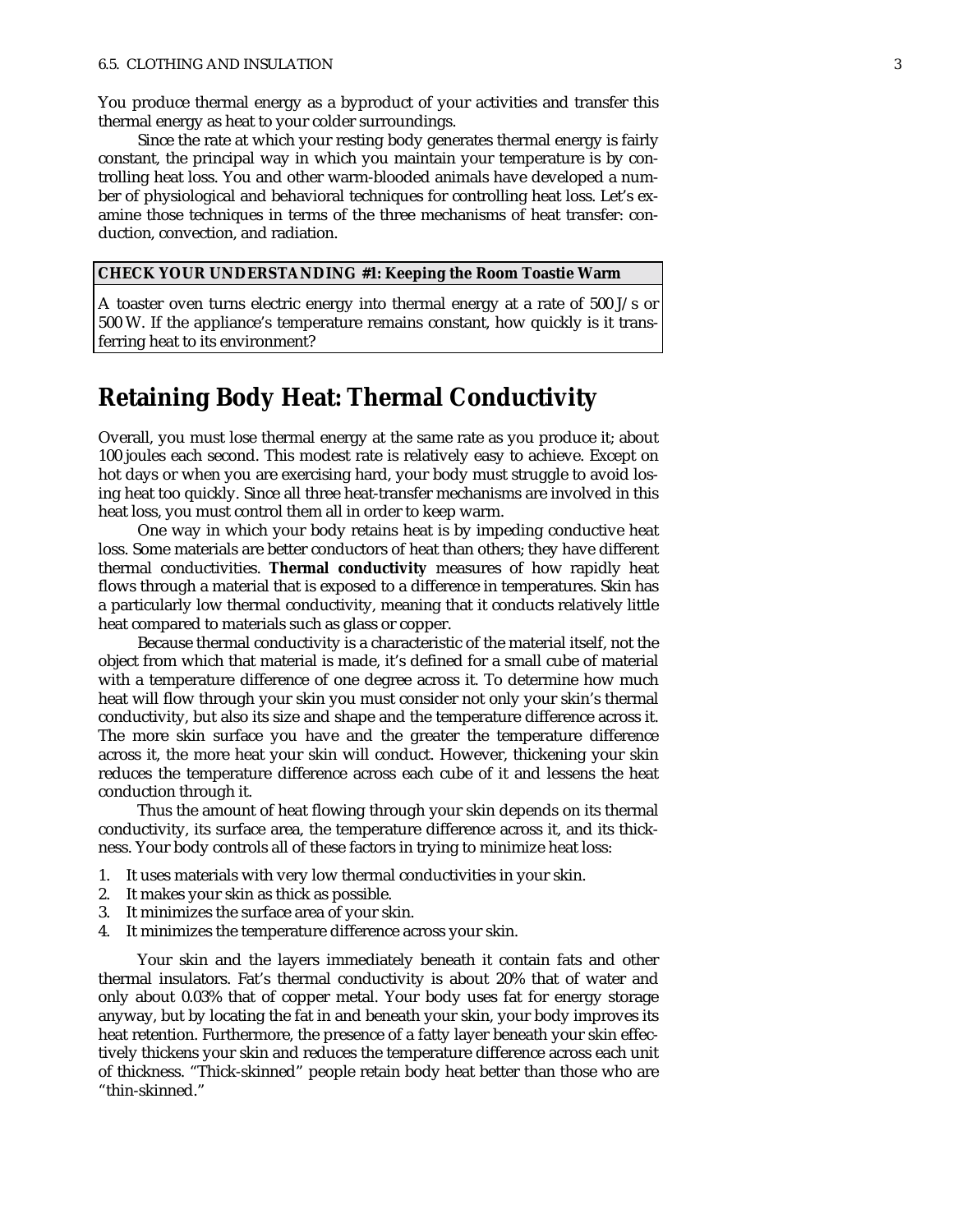

Fig. 6.5.1 - Blood flowing toward your hand through arteries exchanges heat with blood returning to your heart through veins. In this fashion, your blood is able to carry oxygen and food to your fingers without warming them all the way up to core body temperature. This adaptation reduces the rate at which you lose heat in cold weather.

Minimizing surface area means that your body is relatively compact, shaped more like a ball than a sheet of paper. Many other adaptive pressures have led to the evolution of arms, legs, and fingers that increase your total surface area. However, you have little superfluous surface through which to lose heat.

Finally, your body tries to lessen conductive heat loss by reducing the temperature difference between your skin and the surrounding air. It does this by letting your skin temperature drop well below your core body temperature. On a cold day, your hands and feet feel cold because they are cold. The colder they get, the less heat they lose to the cold air they touch.

Allowing your hands to become cold would be simple were it not for your circulating blood. Your blood must cool down from core body temperature as it approaches your cold fingers and must warm back up to core body temperature as it approaches your heart. This change in blood temperature occurs via a mechanism called *countercurrent exchange*. As the warm blood flows through arteries toward your cold fingers, it transfers heat to the blood returning to your heart through nearby veins (Fig. 6.5.1). The blood heading toward your fingers becomes colder while the blood returning to your heart becomes warmer.

### **CHECK YOUR UNDERSTANDING #2: Don't Get Burned**

You have been cooking ears of corn in a pot of boiling water and it's time to fish them out. With which are you least likely to burn your hands: copper tongs or plastic tongs? (Copper has a much higher thermal conductivity than plastic.)

# **Retaining Body Heat: Convection**

Heat leaving your skin warms the nearby air. How quickly the air's temperature increases depends on how much air there is and on that air's **specific heat capacity**; that is, the amount of heat it takes to warm one kilogram of air one degree Celsius (or Kelvin). The more air you are heating and the greater its specific heat capacity, the more heat it needs to warm one degree. The colder that air was to start with, the more heat you must give it to bring it to body temperature.

Different materials have different specific heat capacities. For example, it takes about 4 times as much heat to warm a kilogram of water one degree as it does to warm a kilogram of air one degree. This difference in specific heat capacities is part of the reason why you cool off faster swimming in cold water than standing in cold air. A material's specific heat capacity reflects the number of ways in which thermal energy can exist in that material. Since the molecules in 1 kg of water have about 4 times as many ways to hold thermal energy as the molecules in 1 kg of air, adding a certain amount of heat to each raises air's temperature about 4 times as much as it raises the water's temperature.

Since air is a very poor conductor of heat, your skin warms only a thin layer of it. As long as this layer of air doesn't move, its temperature will slowly approach that of your skin and the rate of heat flow from your body will decrease. Protected by this warm air, you will feel comfortable even on a cold day.

But air is rarely still. Convection gently removes the warmed air from your skin and replaces it with cooler air. With cooler air nearby, the temperature difference across your skin remains large and heat flows more quickly out through your skin. You feel cold. A wind worsens this heat loss because it blows away any warmed air near your skin. The enhanced heat loss caused by moving air is called *wind chill*—you feel even colder on a windy day.

To combat convective heat loss and wind chill, warm-blooded animals are covered with hair or feathers. Hair is itself a poor conductor of heat but its main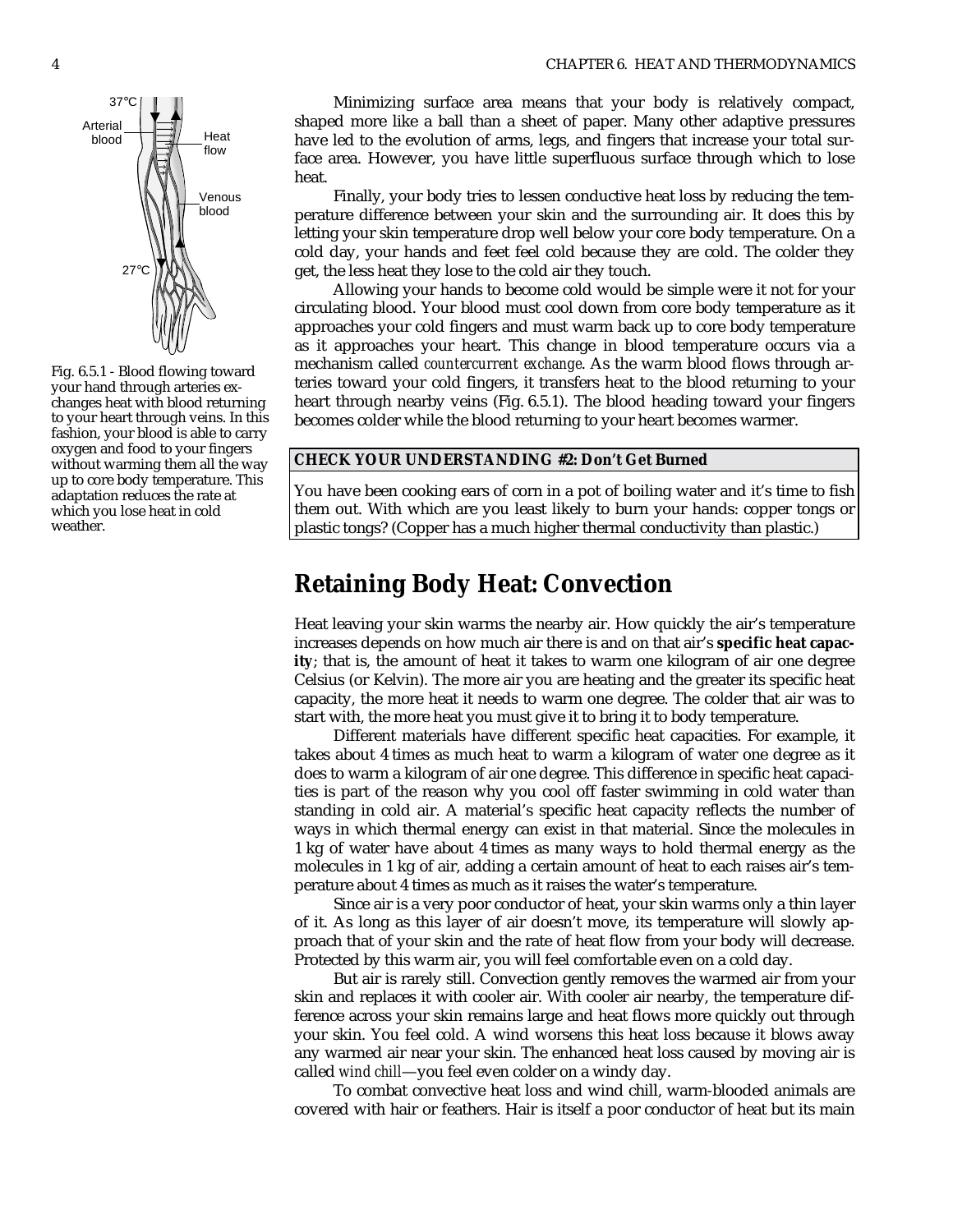purpose is to block airflow. Air passing through hair experiences large drag forces that slow its motion. In the dense tangle of a sheep's wool, air is trapped and can barely move at all. Since convection requires airflow, the sheep can only lose heat via conduction through the hair and the air. Since both are terrible conductors of heat, the sheep stays warm.

We humans have relatively little hair and are thus poorly adapted to living in cold, windy climates. Our lack of natural insulation is one of the reasons we wear clothing. Like hair and feathers, our clothing traps the air and reduces convection. Finely divided strands or filaments are particularly effective at stopping the flow of air. Not surprisingly, the best insulating clothing is made of hair (natural or synthetic) and feathers (also natural or synthetic). Since motionless air has a lower thermal conductivity than the hair or feathers that trap it, the ideal coat uses only enough material to keep a thick layer of air from moving.

This discussion also applies to water and swimming. If the water around you didn't move, you would soon be nice and warm. That's why some swimmers wear wet suits. The spongy material in a wet suit keeps the layer of water near the swimmer's skin from moving. As long it remains motionless, water is a respectable thermal insulator. This is evident in Fig. 6.5.2, where heating the top of a tube of water inhibits convection.

### **CHECK YOUR UNDERSTANDING #3: When a Cold Wind is Blowing**

Why does wearing a thin, nylon wind breaker make such a difference in your ability to keep warm on a cool, windy day?

# **Retaining Body Heat: Radiation**

You also exchange heat via radiation. Your skin emits electromagnetic waves toward your surroundings and they emit electromagnetic waves toward you. The amount of heat transferred by these waves depends on the temperature of each surface and on how well they absorb and emit light. The amount of heat radiated by a surface depends roughly on the fourth power of its temperature, measured in an absolute temperature scale, so that hotter objects radiate far more heat than colder objects.

As always, heat flows from the hotter object to the colder object. However, while conduction and convection transfer heat in proportion to the temperature difference between objects, radiation transfers heat in proportion to the difference between the *fourth powers* of their temperatures. That is why radiative heat transfer to or from your skin is most noticeable when you are exposed to an unusually hot or cold object.

The sun warms your skin quickly because it radiates more heat at you than the rest of your surroundings combined. Measured on an absolute temperature scale, the sun's surface temperature (6000 K) is about 20 times that of your skin (310 K). Though it's very distant and appears small to your eye, the sun radiates about 20 $^4$  or 160,000 times as much heat toward you as you radiate toward it.

In contrast, the dark night sky cools you quickly because of its extremely low temperature. The mostly empty space beyond the earth's atmosphere is only a few degrees above absolute zero. When you stand in an open field at night, you radiate about a hundred watts of thermal power toward space but it radiates very little back toward you. Since you lose heat quickly, you feel cold. You can improve your situation by standing under a leafy tree. Even in cold weather, the tree is much hotter than space and emits far more thermal radiation. While the tree can't replace a crackling campfire, it will still help to keep you warm.



if the hotter object is below or next to the colder object so that the heated fluid is able to rise. If you heat a tube of water near its top, the hot water stays near the top and the cold water remains at the bottom. Because water itself is a poor conductor of heat, the water at the top of the tube can boil while the bottom of the tube is cool enough to hold in your hand.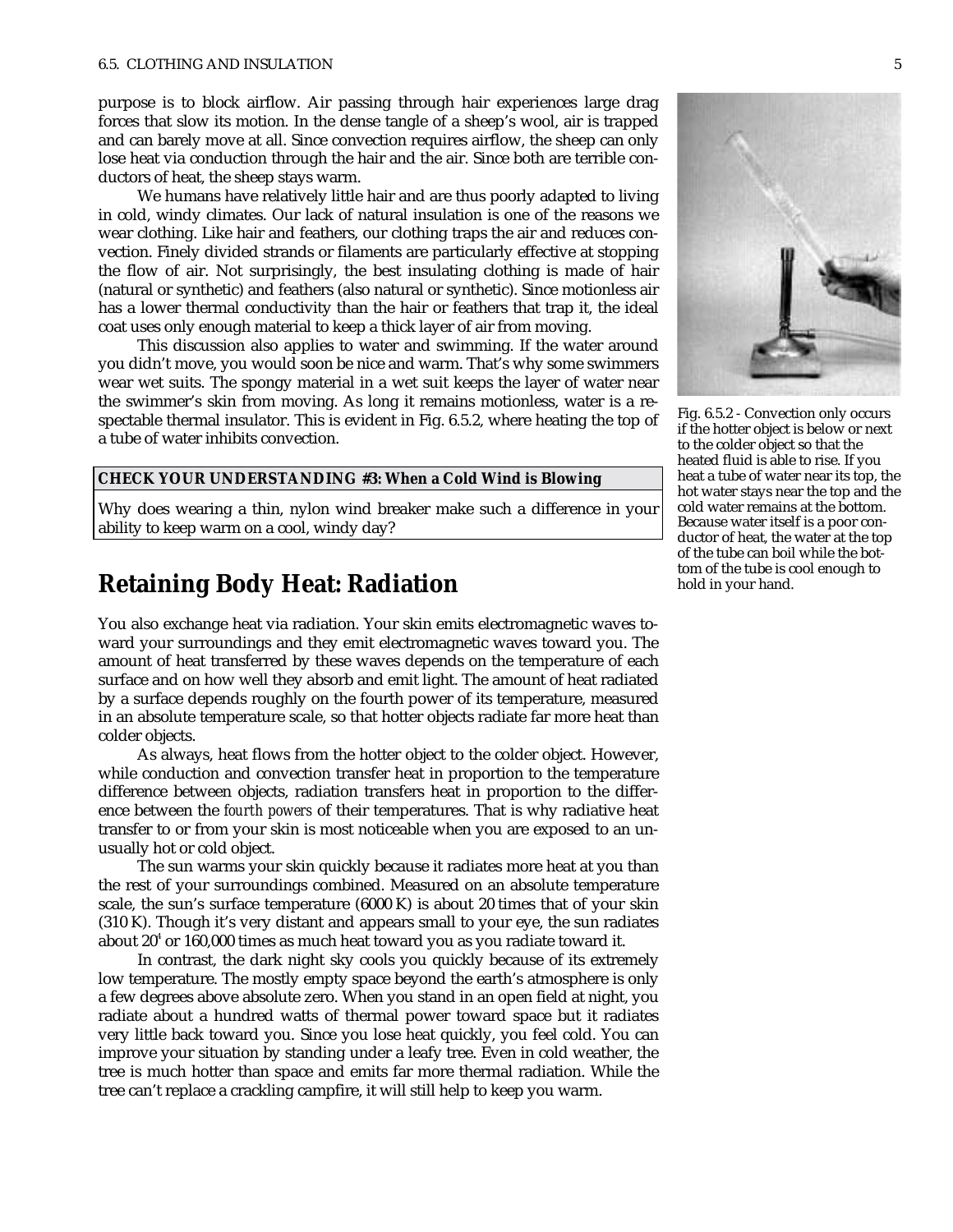You might wonder why the air overhead doesn't radiate heat toward you to compensate for the heat you radiate toward the sky. The answer is that air is reasonably transparent to infrared light, absorbing and emitting relatively little of it. Only water vapor, carbon dioxide, and a few other gases in air interact with infrared light. Thus most of this exchange of energy by radiation is between you and empty space.

Not all surfaces absorb and emit thermal radiation well. A mirrored surface reflects thermal radiation while a white surface scatters it in all directions. Because they don't interact strongly with thermal radiation, they act as thermal insulators.

A material's ability to absorb and emit thermal radiation is called its **emissivity**. A perfectly black object has an emissivity of 1, meaning that it absorbs all thermal radiation that hits it and emits thermal radiation of its own as efficiently as possible. A highly reflecting or purely white object will have an emissivity close to 0, meaning that it reflects or scatters almost all the thermal radiation that hits it and doesn't emit very much thermal radiation of its own (Fig. 6.5.3). Because most thermal radiation is infrared light, which we can't see, it's not always easy to guess an object's emissivity by looking at it. An object that is white or shiny to visible light may be nearly black to infrared light.

Because a larger surface has more opportunity to emit thermal radiation than a smaller surface, the heat an object radiates is also proportional to its surface area. We can combine that observation with our previous ones to obtain a single relationship between an object's temperature, emissivity, and surface area and the power it emits through thermal radiation. This relationship can be written as a word equation:

radiated power = emissivity 
$$
\cdot
$$
 Stefan – Boltzmann constant

 $\cdot$  temperature<sup>4</sup> $\cdot$  surface area, (6.5.1)

in symbols:

$$
P = e \cdot \sigma \cdot T^4 \cdot A,
$$

and in everyday language:

*You don't have to expose much warm skin to radiate away lots of heat. You do better to expose only the cool, light-colored surfaces of your clothes.* 

This relationship is called the **Stefan–Boltzmann law** and the **Stefan–Boltzmann**   ${\bf constant}$  that appears in it has a measured value of  $5.67{\cdot}10^8$  J/(s ${\cdot}{\rm m^2\cdot K^4}$ ). Remember that the temperature must be measured in Kelvin.

These issues of radiative heat transfer explain why we wear certain colors and why we are careful about exposing ourselves to the sun. On hot, sunny days, it makes sense to wear light colors and sit in the shade. Both actions reduce the amount of heat transferred to you by the sun. Light colored clothes have low emissivities, at least for visible light, so they don't absorb much sunlight. Sitting in the shade prevents the sun from exchanging heat with you directly.

Less obvious is the fact that white or reflective clothing also keeps you warmer in cold surroundings when there is no sun. Such clothing usually has a low emissivity in the infrared so that it doesn't radiate your body heat efficiently. Since you retain heat better in white or reflective clothing, you feel warmer. Highly reflective plastic blankets, found in emergency rescue kits, help to keep you warm in very cold surroundings by reducing the amount of heat you lose as thermal radiation.



Fig. 6.5.3 - This Lunar Lander is wrapped in reflective foil to reduce its emissivity. As a result, it emits and absorbs relatively little thermal radiation.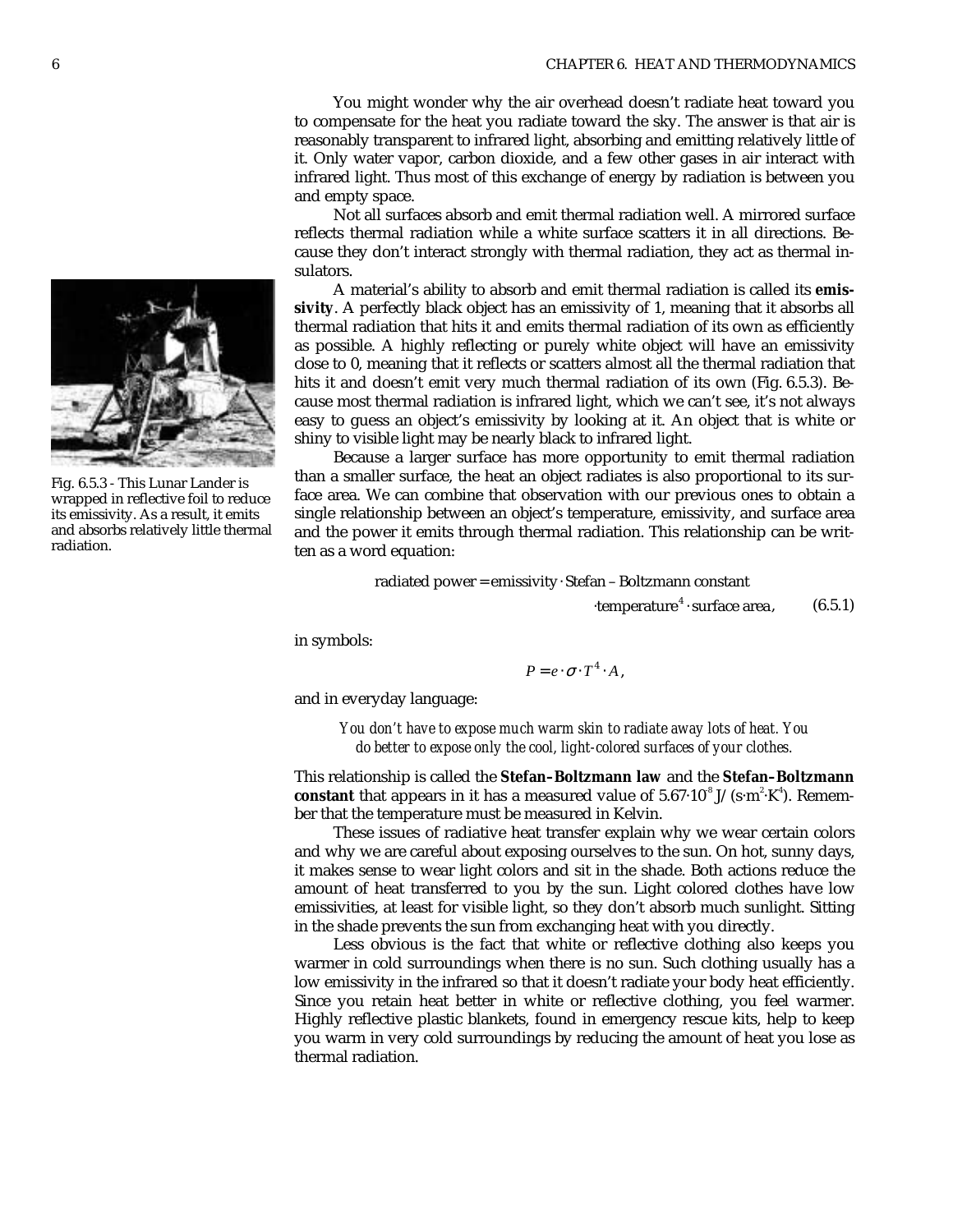### **CHECK YOUR UNDERSTANDING #4: Foil Wrapping**

Wrapping a hot dish of food in shiny aluminum foil seems to keep it warm longer than wrapping it in clear plastic wrap. Aluminum is a good conductor of heat, so why does it impede the flow of heat so well?

### **CHECK YOUR FIGURES #1: The Cold of Deep Space**

Suppose that an accident in the depths of space leaves you exposed to an environment near absolute zero. Since your surroundings radiate almost no heat toward you, you are losing heat fast. If your surface area is 2  $\mathrm{m}^{2}$ , your skin temperature is 310° K, and your emissivity is 0.5, how much power will you radiate?

# **Keeping Cool When It's Hot Outside**

Slowing heat loss isn't always a good idea. If you retain heat too well, you will overheat. When exercising or on a very hot day, it may be necessary to encourage heat transfer to your surroundings by enhancing conduction, convection, or radiation.

You can increase conductive heat loss by moving into cold air or, even better, cold water. With a larger temperature difference across your skin, the rate of heat conduction through it will increase. You can increase convective heat loss by actively circulating the air or water with a fan or pump. The more cold air or water that directly touches your skin, the more heat you will lose. You can increase radiative heat loss by wearing black clothing while staying out of the sun. Actually, controlling radiative heat transfer is tricky, because even indirect sunlight can transfer heat to you. You may do better to avoid radiative heat transfer altogether by wearing white.

But what happens when you are put in an environment that is hotter than body temperature? If you are the coldest object around, you are going to get hotter and hotter. For a minute or two, insulating clothing can slow the rate at which your temperature rises so that you can pull a casserole from a hot oven or rescue a person from a fire. But even when you are perfectly insulated from your surroundings, your metabolism will cause your body temperature to rise. What does your body do to keep from overheating?

It sweats. By covering your skin with water, your body uses a new trick to eliminate heat. For water to evaporate, changing from a liquid to a gas, it needs energy. The molecules in liquid water are held together by chemical bonds that must be broken during evaporation. The energy that breaks these bonds is drawn from your body as heat. The faster the water evaporates, the more heat must flow out of your skin. Animals with hair can't sweat directly because there is little air circulation near their skin. Instead, these animals pant. Evaporation from their mouths and lungs draws heat from their bodies.

#### **CHECK YOUR UNDERSTANDING #5: The Wind in Your Face**

When you're traveling in a car on a warm day, opening the car windows cools you off. Explain.

# **Insulating Houses**

The same techniques that keep people and animals warm are used to control heat flow in houses and household objects. However, because houses and their con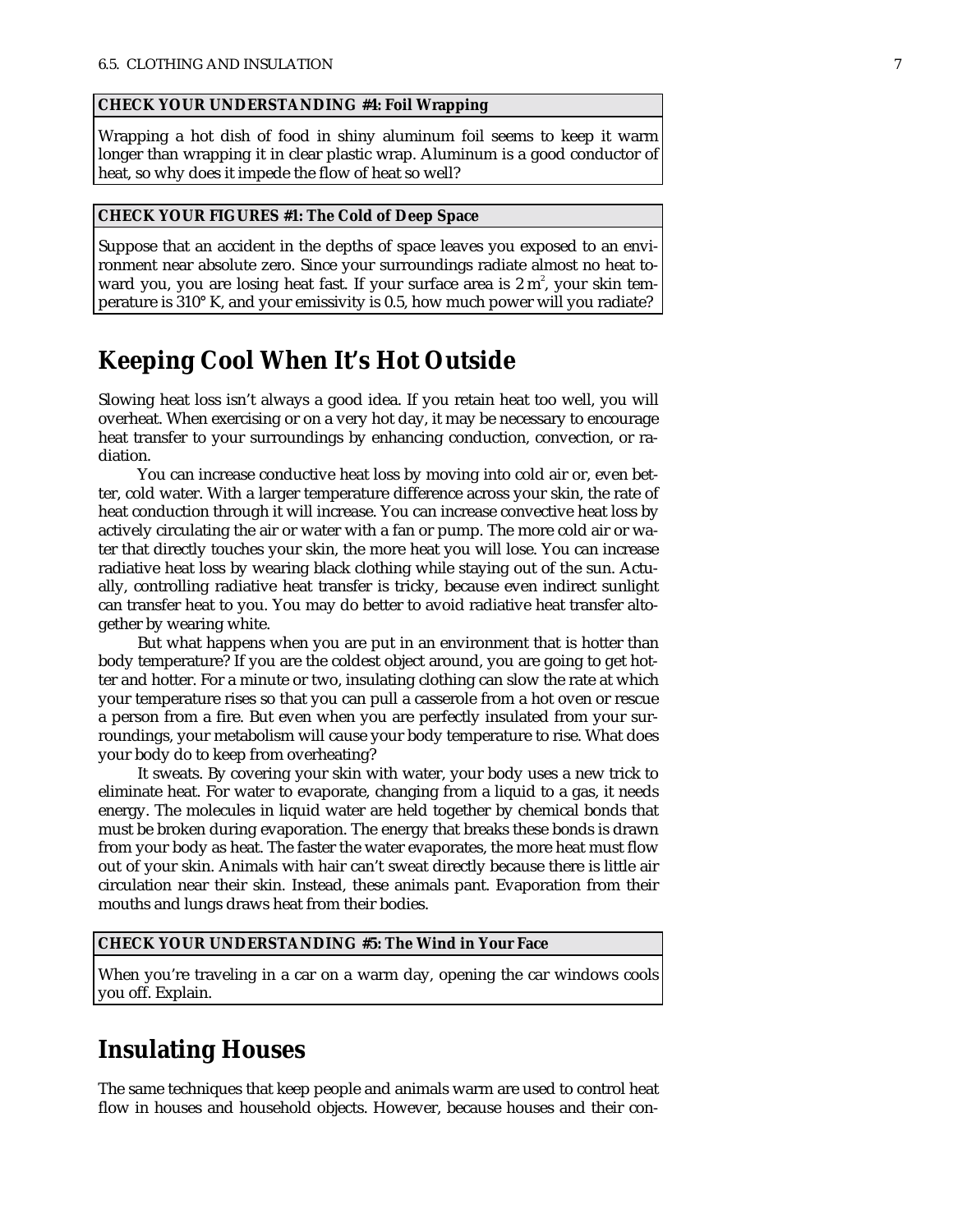tents don't move much, they can make use of insulating methods that are heavy, bulky, rigid, or fragile. Let's take a look at some of the insulating schemes in the world around you.

The goal of housing insulation is to render a house's internal temperature effectively independent of the outside temperature. When it's cold outside, you want as little heat as possible to flow out of your warm house. When it's hot outside, you want as little heat as possible to flow into your cool house. So you or the builder fill its walls with insulating materials.

While there are many solid materials that are poor conductors of heat, including glass, plastic, hair, sand, and clay, the best insulator used in normal construction is air. Most modern buildings use air insulation. Unfortunately, air tends to undergo convection so it can't be used by itself. To prevent convection, air is trapped in porous or fibrous materials such as glass wool, saw dust, plastic foam, or narrow channels.

Glass wool or fiberglass is made by spinning glass into very long, thin fibers that are then matted together like cotton candy. Solid glass is already a poor conductor of heat but reducing it to fibers makes it even more insulating. The path that heat must take as it's conducted through the tangled fibers is very long and circuitous and very little heat gets through. Most of the volume in glass wool is taken up by trapped air. The glass fibers keep the air from undergoing convection so the air must carry heat by conduction.

Overall, glass wool and the air trapped in it are very good insulators. They also have the advantage of being nonflammable. In addition to its use in buildings, glass wool serves as insulation in ovens, hot water heaters, and many other machines that require nonflammable insulation. Most modern houses have about 10 cm to 20 cm of glass wool insulation built into their outside walls, along with a vapor barrier to keep the wind from blowing air directly through the insulation. (For a discussion of older insulating techniques, see Fig. 6.5.4.)



Fig. 6.5.4 - While stone is not a good conductor of heat, it's not nearly as good an insulator as air trapped in a fibrous mat. Medieval stone castles were notoriously cold in winter because heat flowed too easily out of them through their stone walls. The tapestry on the wall of this French Chateau slows the flow of heat to the outside air and helps to keep the room warm.



Fig. 6.5.5 - The best thermal insulators currently under study are tenuous materials called aerogels. These porous glassy structures are almost entirely air and resemble frozen smoke. There's hope that aerogels and other high performance insulators will dramatically improve the energy efficiencies of refrigerators and other machines.

Because hot air rises and cold air sinks, the temperature difference between the hot air just below the ceiling and cold air just above the roof can become quite large. The ceiling/roof is thus a very important site of unwanted heat transfer and requires heavy insulation. Glass wool inserted between the ceiling and the roof of a new house may be more than 30 cm thick.

While glass wool is a very good insulator, other materials are used in certain situations. Urethane and polystyrene foam sheets are both waterproof and better insulators than glass wool. Unfortunately, they are also flammable and relatively difficult to work with. Nonetheless, they are used in construction and are particularly well suited for refrigerators and coffee cups, where rigidity and flammability are not problems. (For an even better insulator, see Fig. 6.5.5.)

In older houses that were not insulated properly during construction, insulation can be blown into the walls or ceilings through holes drilled in the sur-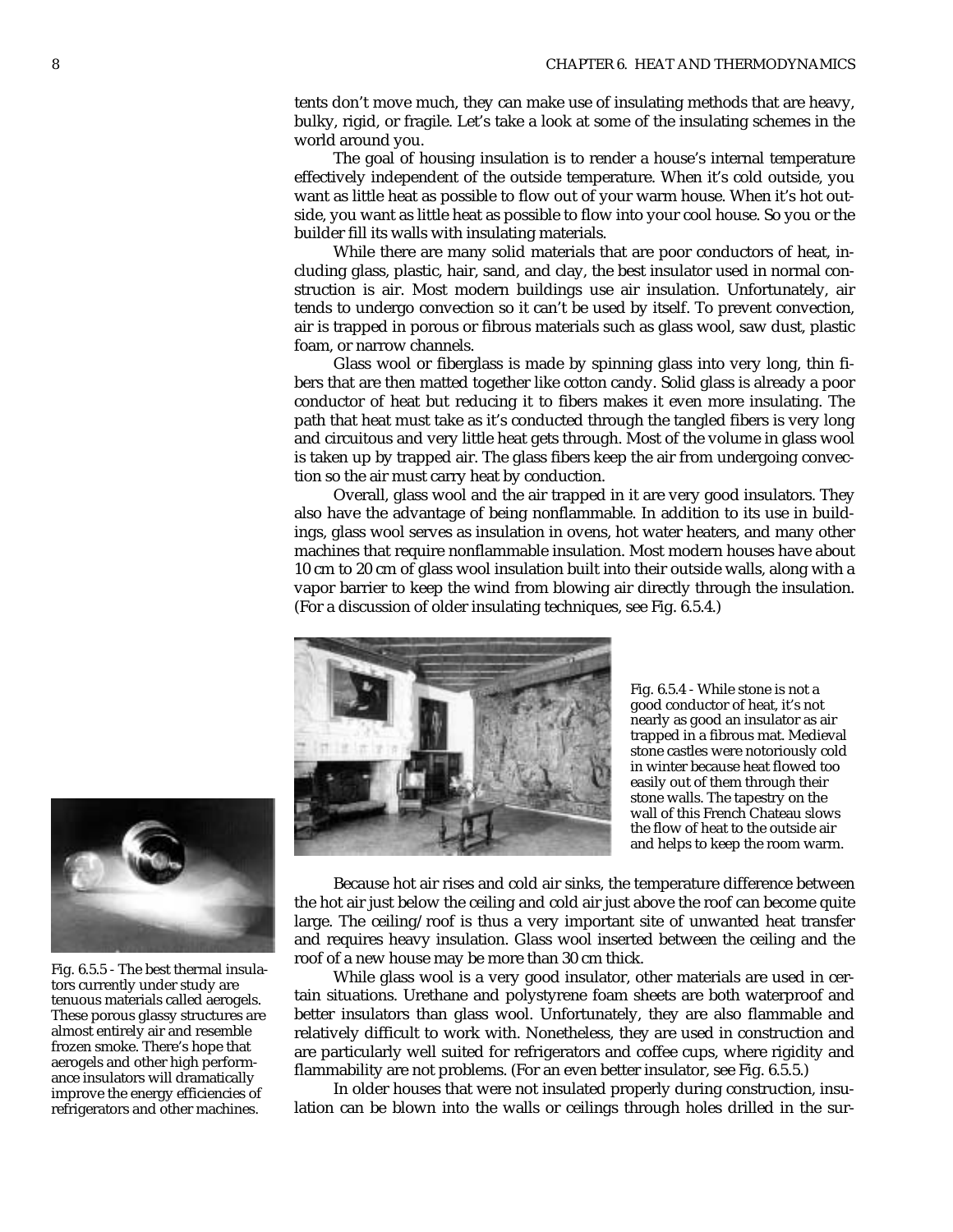faces. As always, these insulators are porous or fibrous materials so that the main insulator is trapped air. Urea-formaldehyde foams are convenient for filling walls and ceilings because they can be pumped into cavities before they harden. However, concerns that they release toxic chemicals have reduced their appeal. Vermiculite and fireproofed cellulose chips are among the most common loose fill insulations.

### **CHECK YOUR UNDERSTANDING #6: Is More Always Better?**

Glass wool insulation is easily compressed so that you can put two or three layers into the space that one layer will normally fill. To improve a building's insulation, why not pack as much glass wool insulation into the walls as possible?

# **Other Types of Insulation**

While most household insulation revolves around air trapped in pores or around fibers, there are a few special circumstances in which finely divided materials just will not do. Windows have a special requirement that they must be transparent. They can't be filled with foam or fiberglass and solid glass is just not a good enough insulator.

The most common way to insulate windows is to use several panes of glass separated by narrow gaps of air or another gas. The air gaps prevent the easy conduction of heat from one side of the window to the other. While convection does occur in the air between the panes, their nearness creates tall, thin convection cells that are relatively ineffective at carrying heat from one side of the window to the other.

However, even a multiple-pane window transfers much more heat than a properly insulated wall. Glass conducts heat reasonably well and doesn't block radiative heat transfer completely. Shades and curtains not only block the view, they also reduce heat transfer through the window. Some energy efficient houses have special quilted shades that dramatically reduce this heat transfer.

A more sophisticated way to lower radiative heat transfer through a window is to use low-emissivity glass. This glass has a special coating to reduce the amount of infrared radiation it absorbs and emits. In effect, the glass acts like a mirror for infrared light. Coating the inner surfaces of a multipane window improves the window's insulating ability significantly because the panes exchange relatively little thermal radiation.

Food storage also depends on thermal insulations such as plastic foam and fiber mats. But if you try to keep food hot or cold for a very long time, you will find that even a fairly thick blanket of foam or fiber insulation will not be a sufficient barrier against heat transport. You do better with a glass or metal Thermos bottle, which makes use of a completely different technique of insulation: a vacuum.

A Thermos bottle is a consumer version of a Dewar flask, named after Sir James Dewar who invented it in the late 1800's. Instead of using air as insulation and inserting a tenuous material to prevent convection, a Thermos surrounds the food with a region that contains nothing at all, not even air (Fig. 6.5.6). In order to withstand atmospheric pressure, the Thermos has two strong walls. One wall surrounds the food and the other surrounds the first wall at a small distance. Since there is nothing between the two walls, there is no conduction and no convection. The two walls have mirror finishes so that they reflect thermal radiation and have very low emissivities. This mirroring dramatically reduces the radiative heat exchange between the walls. Since the only way heat can flow to or from the



Fig. 6.5.6 - A Dewar flask or Thermos bottle uses a vacuum to insulate its inner volume. The vacuum can't conduct heat or undergo convection and mirrored walls reduce the role of radiative heat transport as well. The only significant heat transfer occurs through the narrow mouth of the vessel.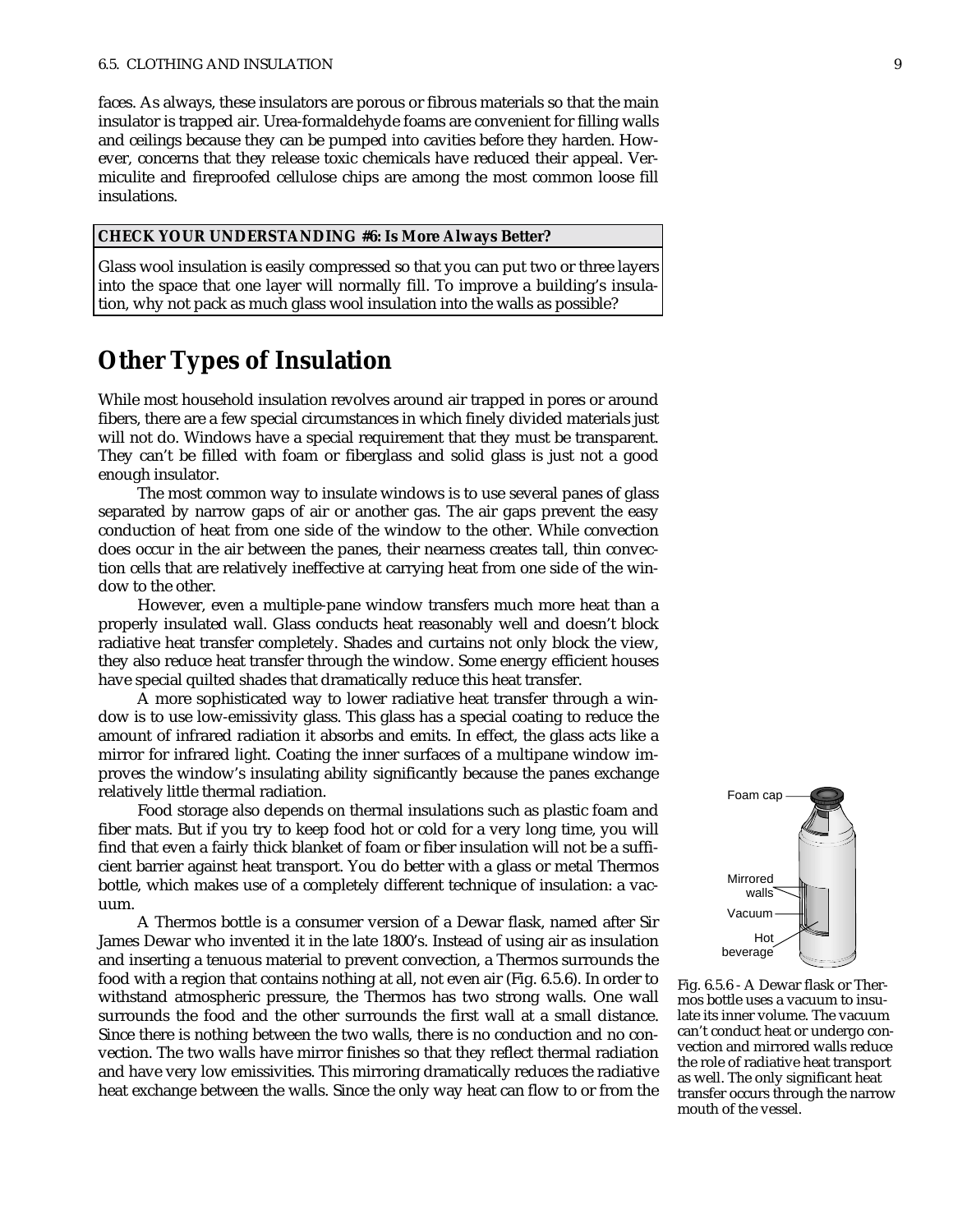food is through its narrow mouth, a properly made Thermos bottle can keep food hot or cold for a remarkably long time.

Cookware itself presents an interesting challenge to manufacturers. An ideal pot should cook food evenly by conducting heat from the burner outside to the food inside. Its surfaces should be non-toxic, non-stick, chemically inert, and resistant to discoloration and abrasion. And its handles should stay cool.

Naturally, one material can't meet all these requirements. At their core, pots are usually made of a good conductor of heat, such as aluminum or copper. Pure stainless steel is a relatively poor conductor of heat and is not suitable for pots without help from aluminum or copper. To render them non-toxic, nonstick, inert, and resistant to discoloration and abrasion, pots are often coated with stainless steel, anodized aluminum, or a non-stick plastic such as Teflon or Silverstone. Their handles are typically made out of a heat resistant thermal insulator such as a durable plastic.

#### **CHECK YOUR UNDERSTANDING #7: Keeping a Satellite Cool**

How does a satellite in earth orbit eliminate the waste heat produced by its electronic components?

## **Bringing Fresh Air into a House**

While it might seem ideal to block all movement of air into or out of a house, so as to prevent all heat transfer, a truly sealed house isn't very pleasant or healthy. Every smell will linger for weeks because it can't get out of the house. Older houses are drafty enough that the air inside is exchanged with outside air many times a day. But modern, energy efficient houses are nearly sealed and exchange air with the outside only a few times a day.

One way to deliberately exchange air but not heat with the outside is to use countercurrent exchange. Special ventilators are available in which entering and leaving air pass near one another on opposite sides of thin metal ducts. In such a ventilator, air entering a house is allowed to exchange heat with air leaving the house. By the time it reaches the inside, the entering air is almost at room temperature. In principle, very little heat should be exchanged with the outside by a countercurrent exchange ventilator. Unfortunately, this concept is hard to implement effectively and operating these ventilators often requires more energy than they save.

#### **CHECK YOUR UNDERSTANDING #8: Good Things Take Time**

For countercurrent exchange to work well, the air flowing in or out of the house must move slowly. Why?

### **Sound Insulation**

Heat isn't the only thing that we try to keep from moving around. We often try to keep sounds and vibrations from moving from one room to another or from entering our homes in the first place. To reduce the movement of sound, we make use of acoustic insulation. To understand how acoustic insulation works, we need to have some idea of what sound it.

Sound is a mechanical disturbance that travels through a gas, liquid, or solid. As sound passes through a material, each particle in the material oscillates back and forth repetitively. Nearby atoms and molecules move in unison, creat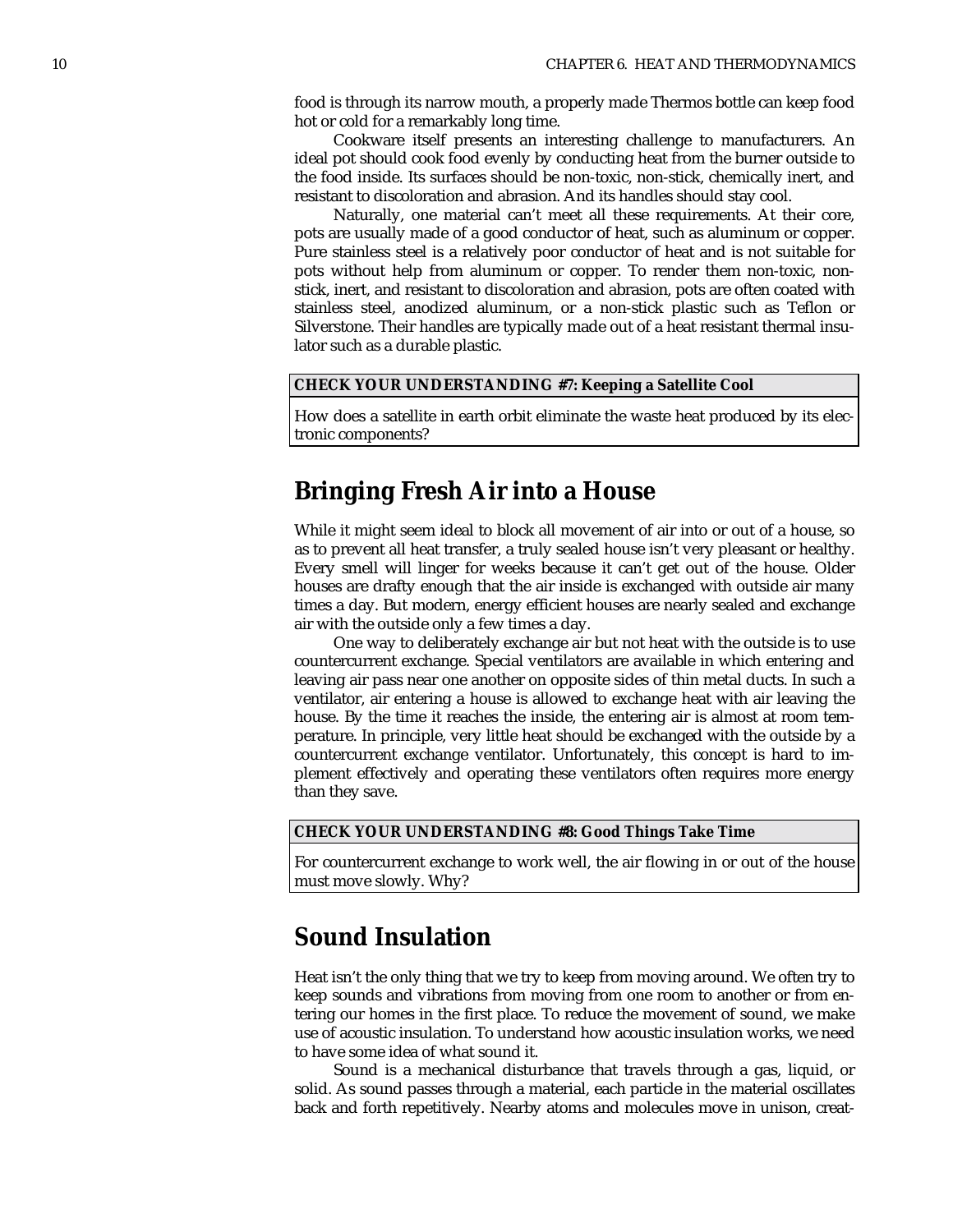ing regions of high and low density in the material. Although the atoms and molecules themselves don 't move very far, the regions of altered density travel through the medium at the speed of sound. These compressed and rarefied regions contain energy and this energy also travels through the medium. We'll look further at mechanical waves and the energy that they carry in Chapter 7.

The most important measure of how sound travels in a material is its speed. The speed of sound is determined by how dense the material is and by how much it resists compression. The less dense a material is, the faster it can respond to pushes or pulls and the faster sound will travel through it. The more a material resists compression, the harder each region can push on its neighbors and the faster sound travels through it. While air has a low density, it 's easily compressed and sound travels through it relatively slowly. The long delay between a lightening flash and the sound of thunder reflects the slow pace at which sound travels through air.

Because they are so resistant to compression, liquids and solids have very high speeds of sound. The speed of sound in a typical solid is about 25,000 km/h (about 5 miles-per-second). In general, the speed of sound is the fastest speed that any kind of mechanical signal can travel in the medium: vibrations, pressure changes, and even explosions. When dynamite is detonated, the explosion moves through the dynamite at its speed of sound.

So how do you stop sound from traveling through a material? You put several different materials in the path of the sound and make sure that the speeds of sound are different for the different materials. For example, a good way to stop sound from traveling from one room to the next is to insert several separate sheets of metal between the rooms. The sound will then have to travel through air, through metal, through air, …, through air to get to the other room. Sound travels relatively slowly through air but relatively quickly through metal. Each time the sound must change its speed, a good fraction of it is reflected. By the time it gets to the second room, most of the sound will have been lost.

Why should changing the speed of sound lead to reflections? The answer is complicated and beyond the scope of this book. But the phenomenon is common throughout the physical world. Whenever a wave-like disturbance changes speed, part of it is reflected. For example, when light waves are made to travel through a material such as glass, they travel with a speed that is somewhat less than their speed in air or empty space. As a result, when light passes from air into glass or from glass into air, some of it is reflected.

Similar reflective effects occur when you use the wrong type of cable to connect your television to an antenna or to a cable network. Electric signals travel as electromagnetic waves in the cable and are affected by a characteristic of the cable known as its **impedance**. Impedance is related to the speed at which the waves move through the cable and is an important characteristic of that cable. Each time the signal traveling along a cable encounters a change in impedance, part of it is reflected. If the cable 's impedance changes frequently along its length, the signal that arrives at your television will be contaminated by multiple reflections. These reflections reduce the quality of your reception.

The technical term for the abrupt change in impedance that occurs when two cables are improperly connected to one another is an **impedance mismatch**. An impedance mismatch in a cable creates a reflection. While the concepts of impedance and impedance mismatch were developed to describing the propagation of electric signals through cables, they are also appropriate to describing the movement of other waves through different media. An abrupt change in light 's speed as it goes from air to glass is actually an impedance mismatch, as is a change in sound 's speed as it goes from air to metal. In each case, part of the wave reflects.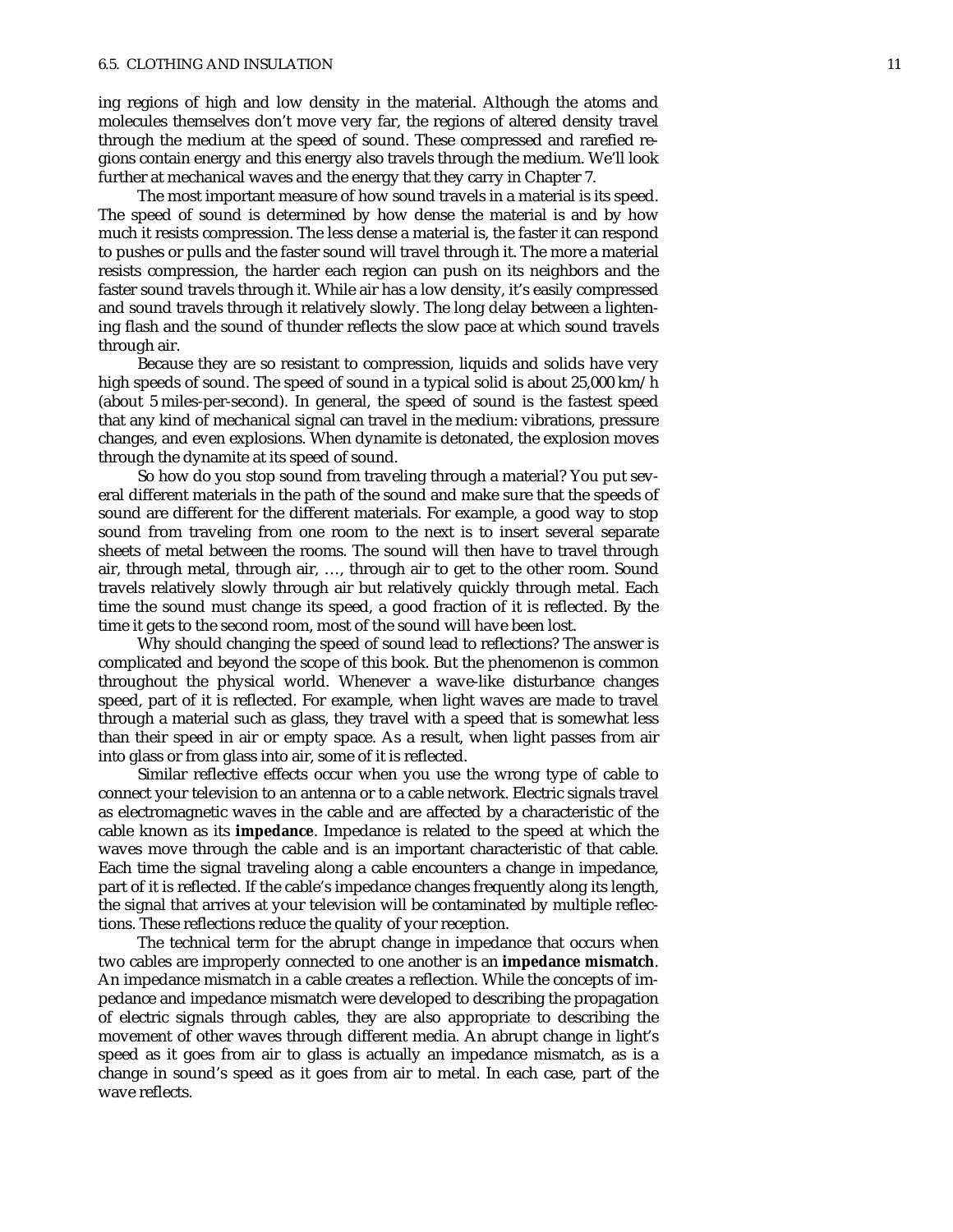

Fig. 6.5.7 - A dense wall provides a substantial amount of acoustic insulation because much of the sound on one side is reflected as it tries to enter the wall. Sound traveling in the wall is again mostly reflected as it tries to enter the air in the other room.

❐ The design of a concert hall requires a careful balance between reflectivity and absorption. Because skin and clothing are fairly good at absorbing sound, a designer must consider the presence and location of the audience when planning the hall. The hall will actually sound different when there is a large audience present than it will when it's empty.

The reflections that occur at impedance mismatches are an important fact of life for electric, acoustic, and optical engineers. The coatings put on camera lenses try to reduce reflections by reducing the impedance mismatches. Wiring in radios, televisions, and computers is optimized to avoid impedance mismatches. And the very best way to stop sound from propagating from one region to another is to create terrible impedance mismatches in between.

In your home, the walls act as impedance mismatches. To move from one room to another, the sound has to go from the air in the first room, through all the surfaces inside the wall, and then into the air of the second room (Fig. 6.5.7). Because a typical wall has a hard surface on each side of a hollow space, sound passing through that wall must make at least four transitions between air and solid. Since the sound has a difficult time passing through each transition, only a small fraction of the sound passes through the wall. However, even a small hole in the wall spoils the insulating effect. To improve the insulation and make nearly sound-proof rooms, people use double sheet walls—placing two separate solid surfaces on each side of the wall, spaced by small air gaps, so that the sound has to go back and forth from air to solid a total of 8 times on its way through the wall. Very little sound gets through.

Of course, reflected sound can be a problem, too. If all that our walls did was reflect sound, every room in a house would sound like a tile bathroom or a Gothic cathedral—we would hear long echoes all the time. Fortunately, walls also absorb sound. Vibrations never last for ever because sound energy is turned into thermal energy sooner or later. In some materials, such as quartz or aluminum, sound energy stays nicely ordered for a long time. In other materials, such as cloth, foam rubber, or glass wool, sound energy is quickly turned into thermal energy. As sound causes the molecules in these latter materials to vibrate back and forth, they experience internal sliding frictional forces. This friction turns the ordered sound energy into disordered thermal energy. The walls of our homes usually have materials inside them to absorb sound energy and turn it into thermal energy. Together with the impedance mismatch effects, walls can be very good at acoustic insulation.

In situations where no actual acoustic insulation is possible or even desirable, such as a concert hall, sound absorbing materials are still important. A room that has only rigid walls will have terrible echo problems. After all, the sound will not enter the walls because of the impedance mismatch. Instead, it will reflect and bounce around the room for a long time. Designers of concert halls work hard to control reflection and absorption so as to obtain just the right mixtures of sounds (see ❐). No reflections make the hall sound dead, as though the music were being performed outside in a field. Too many reflections blur the sound until it becomes featureless. Though based on the science of reflection and absorption, the design of great concert halls still requires a great deal of artistry and skill.

#### **CHECK YOUR UNDERSTANDING #9:**

How do earplugs and ear protectors reduce the volume of sound in your ears?

# **Electric Insulation**

The last form of insulation that appears frequently in homes is electric insulation. To understand what electric insulation is, we must first have some idea of what electricity is—the movement of electrically charged particles. In house wiring, these charged particles are electrons. In materials such as metals, some of the electrons are free to roam around and move from one atom to the next. These